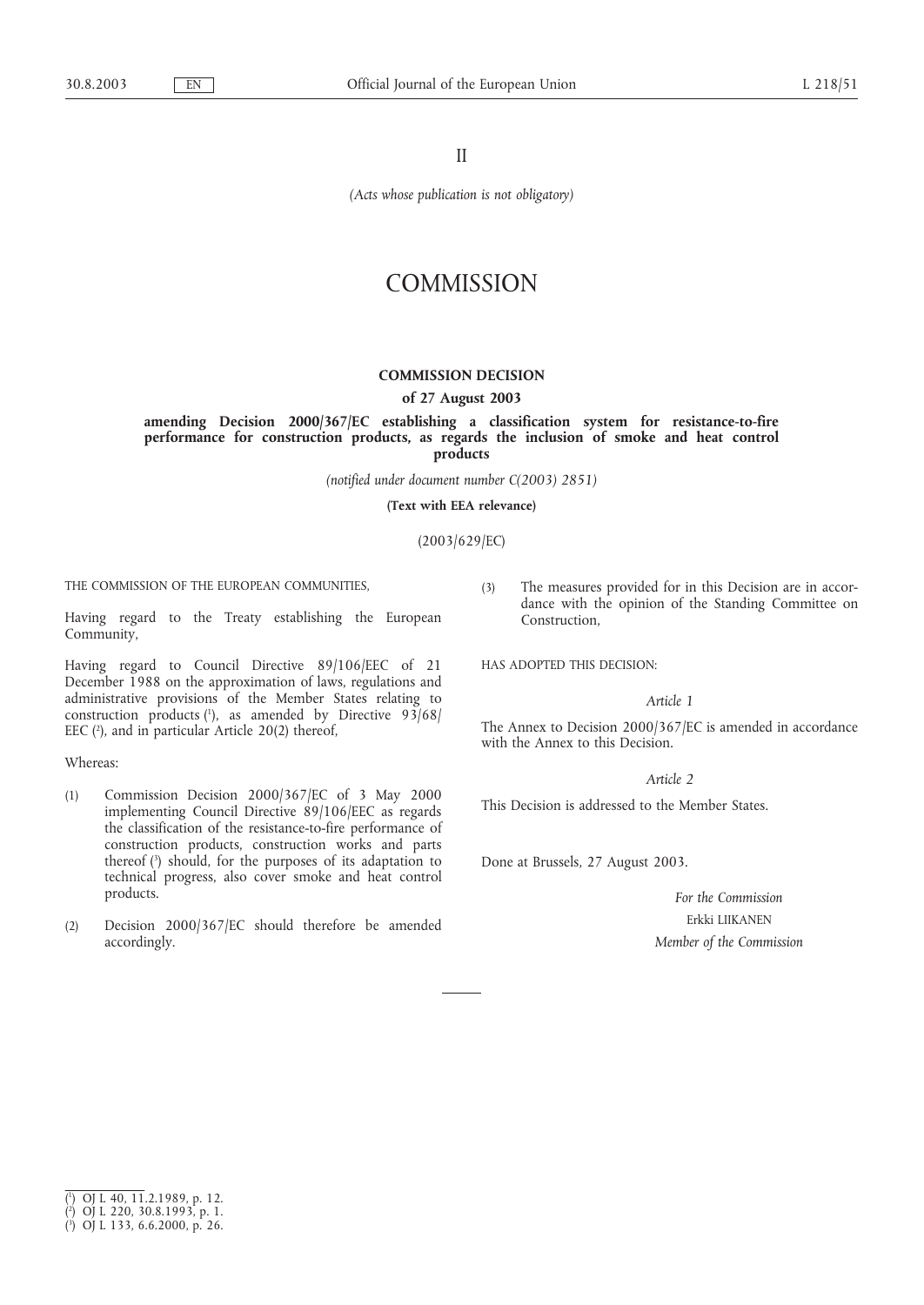#### *ANNEX*

The Annex to Decision 2000/367/EC is amended as follows.

1. The section entitled 'SYMBOLS' is amended as follows:

(a) in the table, the following rows are added:

| 'D | Stability duration under constant temperature                |
|----|--------------------------------------------------------------|
| DH | Stability duration under the standard time-temperature curve |
| F  | Functionality of powered smoke and heat ventilators          |
| B  | Functionality of natural smoke and heat ventilators'         |

(b) in note 2, 'EN 13501-4' is inserted after 'EN 13501-3'.

2. The section entitled 'Classifications' is amended as follows:

- (a) point 2 is amended as follows:
	- (i) in the table applying to walls, classes RE360, REI360, REI-M360 and REW360 are added;
	- (ii) in the classification part of the table applying to floors and roofs:
		- above row 'RE', a new row 'R' is inserted with class R30,
		- classes RE360 and REI360 are added;
- (b) in point 3 the words 'fire protective coatings, claddings and screens' are replaced by the words 'fire protective coatings, boards, renderings, claddings and screens';
- (c) point 4 is amended as follows:
	- (i) in the table applying to 'partitions (including those incorporating uninsulated portions)', classes EI-M180 and EI-M240 are added;
	- (ii) in the table applying to 'closures for conveyors and trackbound transportation systems', the text relating to 'Notes' is replaced by the following: 'The I classification is completed by the addition of the suffix "1" or "2" to indicate which definition of insulation is used. An I classification shall be generated for those cases where the test specimen is a pipe or duct configuration with no assessment of the closure for the conveyor system. The addition of the symbol "C" indicates that the product also satisfies the "self-closing" criterion (pass/fail test) (\*).';
	- (iii) the table applying to 'wall and ceiling coverings' is replaced by the following:

| 'Applies to     |    |  | Wall and ceiling coverings |  |    |  |  |  |  |  |  |
|-----------------|----|--|----------------------------|--|----|--|--|--|--|--|--|
| Standard(s)     |    |  | EN 13501-2; EN 14135       |  |    |  |  |  |  |  |  |
| Classification: |    |  |                            |  |    |  |  |  |  |  |  |
| $K_{1}$         | 10 |  |                            |  |    |  |  |  |  |  |  |
| $K_{2}$         | 10 |  | 30                         |  | 60 |  |  |  |  |  |  |

*Notes* The suffixes "1" and "2" indicate which substrates, fire behaviour criteria and extension rules are used in this classification.'

(d) the following point 7 is added:

#### '7. **Products to be used in smoke and heat control systems**

The standards cited in this section are under preparation and may be due to revision or upgrade.

| Applies to                                                                                                            | Single compartment smoke control ducts |                                                   |  |    |    |     |  |  |  |
|-----------------------------------------------------------------------------------------------------------------------|----------------------------------------|---------------------------------------------------|--|----|----|-----|--|--|--|
| Standard(s)                                                                                                           |                                        | EN 13501-4; EN 1363-1, 2, 3; EN 1366-9 EN 12101-7 |  |    |    |     |  |  |  |
| Classification: -                                                                                                     |                                        |                                                   |  |    |    |     |  |  |  |
| $E_{300}$                                                                                                             |                                        | 30                                                |  | 60 | 90 | 120 |  |  |  |
| $E_{600}$                                                                                                             |                                        | 30                                                |  | 60 | 90 | 120 |  |  |  |
| Notes The classification is completed by the suffix "single" to indicate suitability for single compartment use only. |                                        |                                                   |  |    |    |     |  |  |  |

In addition, the symbols, " $v_e$ " and/or "h<sub>o</sub>" indicate the suitability for vertical and/or horizontal use.

"S" indicates a leakage rate of less than 5 m<sup>3</sup>/hr/m<sup>2</sup> (All ducts without an "S" classification must have a leakage rate of less than  $10 \text{ m}^3/\text{hr/m}^2$ 

"500", "1 000", "1 500" indicate the suitability for use up to these values of pressure, measured at ambient.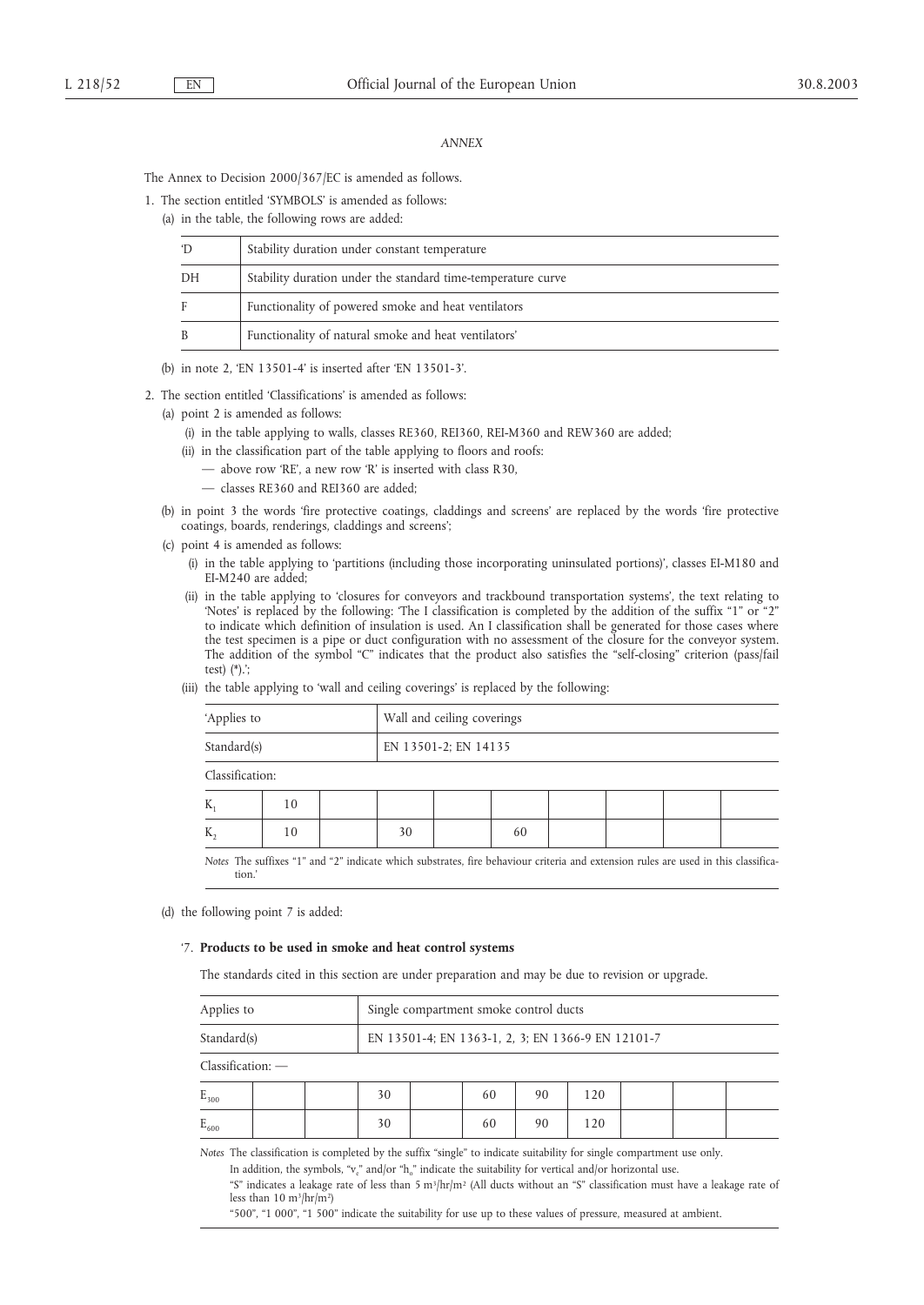| Applies to          |                                                    |  | Multi-compartment fire resistant smoke control ducts |  |    |    |     |  |  |  |  |
|---------------------|----------------------------------------------------|--|------------------------------------------------------|--|----|----|-----|--|--|--|--|
| Standard(s)         | EN 13501-4; EN 1363-1, 2, 3; EN 1366-8; EN 12101-7 |  |                                                      |  |    |    |     |  |  |  |  |
| $Classification:$ — |                                                    |  |                                                      |  |    |    |     |  |  |  |  |
| EI                  |                                                    |  | 30                                                   |  | 60 | 90 | 120 |  |  |  |  |

*Notes* The classification is completed by the suffix "multi" to indicate suitability for multi-compartment use.

In addition, the symbols "v $_{\rm e}$ " and/or "h $_{\rm o}$ " indicate the suitability for vertical and/or horizontal use. "S" indicates a leakage rate of less than 5 m<sup>3</sup>/hr/m<sup>2</sup> (All ducts without an "S" classification must have a leakage rate of less than 10 m3/hr/m2)

"500", "1 000", "1 500" indicate the suitability for use up to these values of pressure, measured at ambient.

| Applies to  | <sup>1</sup> Single compartment smoke control dampers            |
|-------------|------------------------------------------------------------------|
| Standard(s) | <sup>1</sup> EN 13501-4; EN 1363-1, 3; EN 1366-9, 10; EN 12101-8 |

Classification: —

| $E_{300}$ |  | 30 | 60 | 90 | 120 |  |  |
|-----------|--|----|----|----|-----|--|--|
| $E_{600}$ |  | 30 | 60 | 90 | 120 |  |  |

*Notes* The classification is completed by the suffix "single" to indicate suitability for single compartment use.

"HOT 400/30" (high operational temperature) indicates that the damper has the ability to be opened or closed during a period of 30 minutes under temperature conditions below 400 °C (to be used only with  $E_{600}$  classification).

" $V_{\text{ed}}$ ", " $V_{\text{ew}}$ " " $V_{\text{edw}}$ " and/or "h<sub>od</sub>", "h<sub>odw</sub>" "h<sub>odw</sub>" indicate the suitability for vertical and/or horizontal use, together with mounting in a duct or in a wall or both respectively.

"S" indicates a leakage rate of less than 200 m3/hr/m2. All dampers without an "S" classification must have a leakage rate of less than 360 m<sup>3</sup>/hr/m<sup>2</sup>. All damper less than 200 m<sup>3</sup>/hr/m<sup>2</sup> take this value, all dampers between 200 m<sup>3</sup>/hr/m<sup>2</sup> and 360 m<sup>3</sup>/hr/m<sup>2</sup> take the 360 m<sup>3</sup>/hr/m<sup>2</sup> value. Leakage rates are both at ambient and elevated temperatures.

"500", "1 000", "1 500" indicates the suitability for use up to at these values of under pressure, measured at ambient. "AA" or "MA" indicates automatic activation or manual intervention

"i→o", "i ←o", "i  $\leftrightarrow$ o", indicates the performance criteria are satisfied from inside to outside, outside to inside or both respectively.

"C<sub>300</sub>", "C<sub>10000</sub>", "C<sub>mod</sub>" indicates the suitability of the damper for use in smoke control only systems combined smoke control and environmental systems, or modulating dampers used in combined smoke control and environmental systems respectively.

| Applies to      |  | Multi-compartment fire resistant smoke control dampers    |  |    |    |  |  |  |  |  |
|-----------------|--|-----------------------------------------------------------|--|----|----|--|--|--|--|--|
| Standard(s)     |  | EN 13501-4; EN 1363-1, 2, 3; EN 1366-2, 8, 10; EN 12101-8 |  |    |    |  |  |  |  |  |
| Classification: |  |                                                           |  |    |    |  |  |  |  |  |
| EI              |  | 30                                                        |  | 60 | 90 |  |  |  |  |  |

*Notes* The classification is completed by the suffix "multi" to indicate suitability for multi-compartment use.

"HOT 400/30" (high operational temperature) indicates that the damper has the ability to be opened or closed during a period of 30 minutes under temperature conditions below 400 °C.

" $v_{\mu_0}$ ", " $v_{\mu_0}$ ""  $v_{\mu_0}$ " and/or "h<sub>od</sub>", "h<sub>ow</sub>" "h<sub>odw</sub>" indicate the suitability for vertical and/or horizontal use, together with mounting in a duct or in a wall or both respectively.

"S" indicates a leakage rate of less than 200 m3/hr/m2. All dampers without an "S" classification must have a leakage rate of less than 360 m3/hr/m2. All damper less than 200 m3/hr/m2 take this value, all dampers between 200 m3/hr/m2 and 360 m<sup>3</sup>/hr/m<sup>2</sup> take the 360 m<sup>3</sup>/hr/m<sup>2</sup> value. Leakage rates are both at ambient and elevated temperatures.

"500", "1 000", "1 500" indicates the suitability for use up to these values of pressure, measured at ambient.

"AA" or "MA" indicates automatic activation or manual intervention

E | | | 30 | | 60 | 90 | 120

"i→o", "i  $\leftarrow$ o", "i  $\leftarrow$ o", indicates that the performance criteria are satisfied from inside to outside, outside to inside or both, respectively.

"C<sub>300</sub>", "C<sub>10000</sub>", "C<sub>mod</sub>" indicates the suitability of the damper for use in smoke control only systems, combined smoke<br>control and environmental systems, or modulating dampers used in combined smoke control and envir systems, respectively.